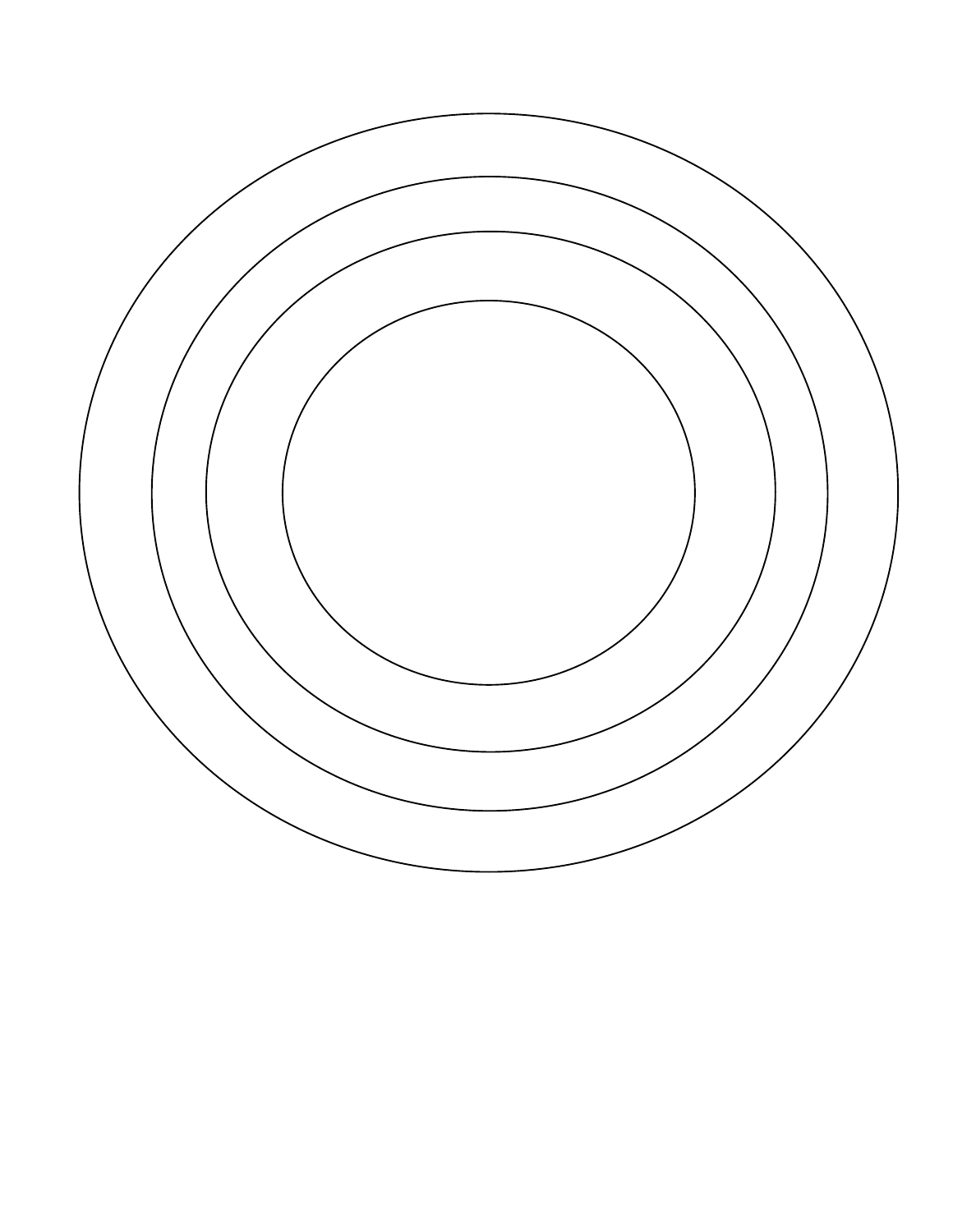# **Healthy Boundaries**

## **What are boundaries?**

Boundaries are the limits we set in relationships that allow us to protect ourselves. They define who is "me" and who is "not me" – who I am and what my responsibilities are.

In the physical world, boundaries define who owns or has responsibility for property (ie, fences, walls, doors, signs, hedges). We know that to abuse these boundaries breaks the law or has consequences.

Relationships are based on boundaries, on underlying assumptions about what is ok to do and what is not ok. Also they clarify who is allowed to determine what is ok.

## **Some basic principles about boundaries**

- Boundaries can be both physical and psychological
- They are essential to keep you safe your invisible fences
- They evolve
- They are related to trust
- You are responsible to know, guard, and communicate your boundaries and limits
- You are responsible to respect the boundaries of other people

### **Facts Regarding Boundaries**

- Everyone struggles to establish and maintain healthy boundaries sometimes throughout their life
- Boundaries often protect us from people who might control us, hurt us, abuse us, manipulate us or use us
- It is important to set boundaries within your self as well as with others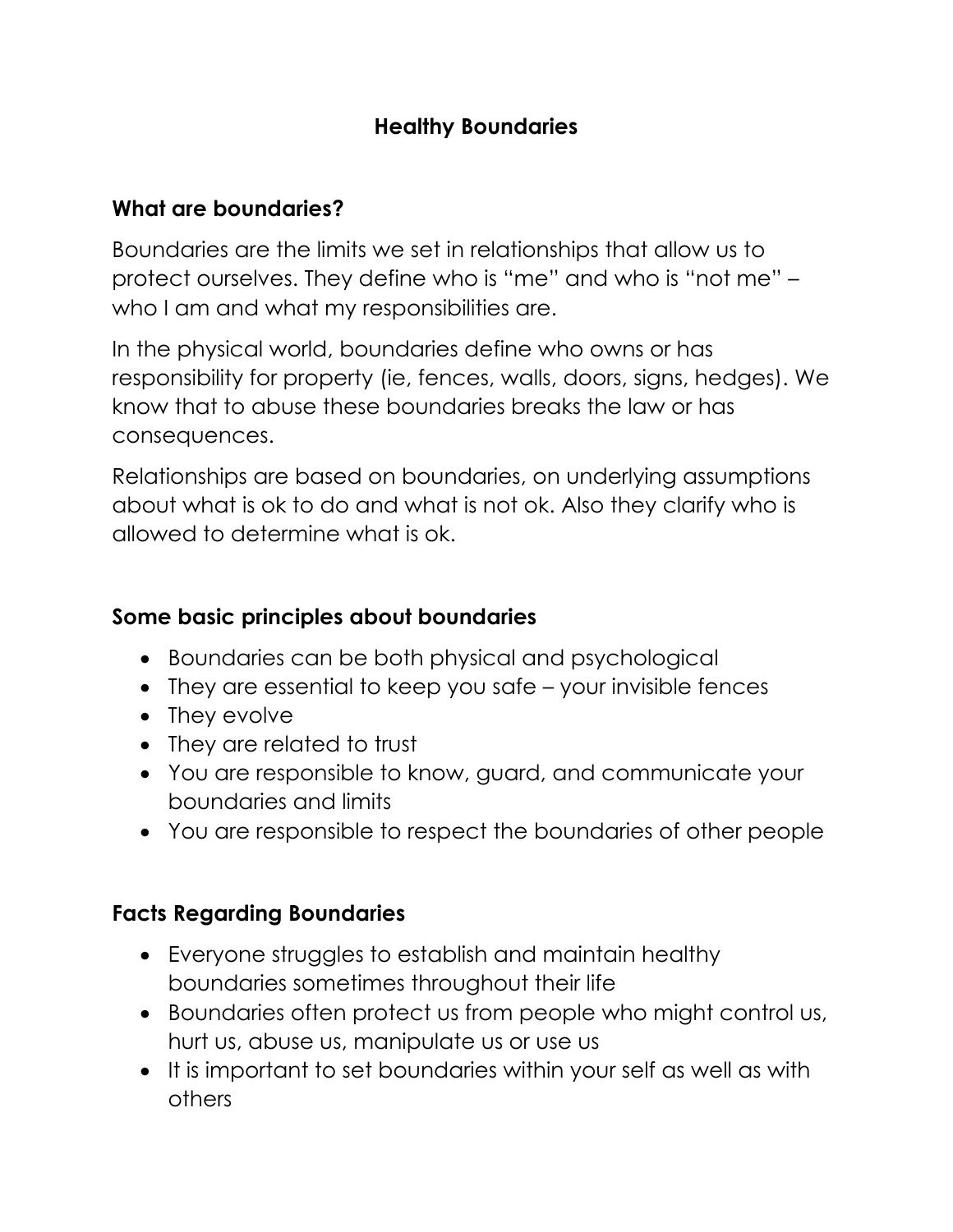#### **Boundaries can be too close (letting people in too much – enmeshed)**

Do you:

- o Have difficulty saying "no" in relationships?
- o Give too much?
- o Get involved too quickly?
- o Trust too easily?
- o Intrude on others (i.e., violate other people's boundaries)?
- o Stay in relationships too long?
- o Go against you own values to please someone else?
- o Let other people tell you what is important or what to think/feel?

#### **Boundaries can be too distant (not letting people in enough – detached)**

Do you:

- o Have difficulty saying "yes" in relationships?
- o Isolate?
- o Distrust too easily?
- o Feel lonely?
- o Stay in relationships too briefly?
- o Don't ask for or offer help?

#### **In what ways do you demonstrate healthy boundaries?**

Do you:

- o Say no to requests in a nice way?
- o Feel okay when others say no to you?
- o Have self respect?
- o Expect give and take in a relationship what I would do for them, they would do for me?
- o Share responsibility and control?
- o Share personal information as you get to know someone, and they share information with me?
- o Know what you need and want and express yourself assertively?
- o Value you own opinions and are open to and value other people's opinions?
- o Ask for help when you need it?
- o Refuse to push my own values aside to avoid being rejected?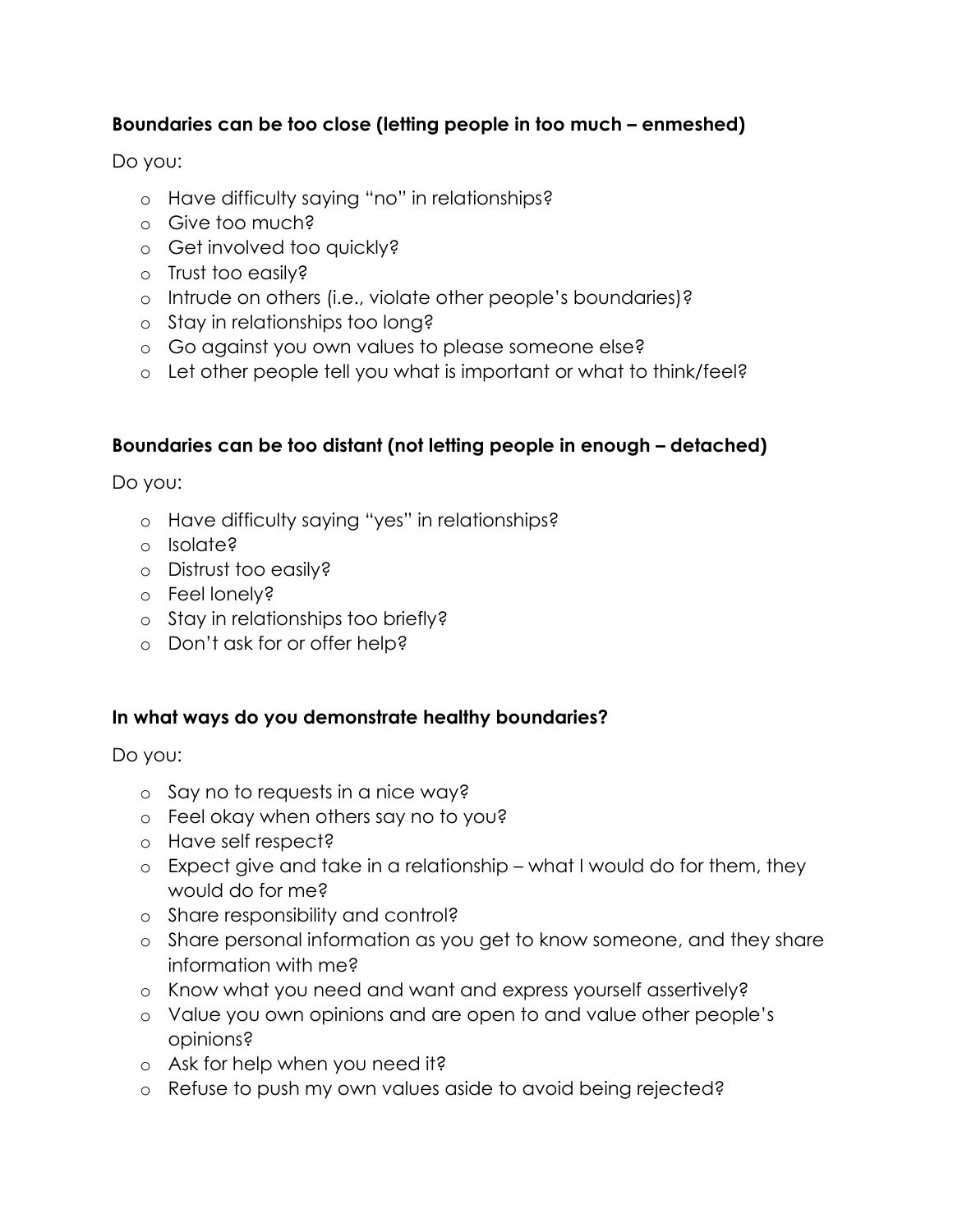# **Building a Support Network**

Recovery is hard work and it is important to have people around you who can help you along the way. Using substances or behaviours such as problem gambling or sex addiction may have caused problems in your relationships and you may feel that you are not getting much help from other people. You may have the most contact with people who are still using or who are not very supportive. It's a good idea to think about where you can get the help you need. Professionals, such as counsellors, can be supportive but it is helpful to think about getting support from a variety of places.

# What Kinds of Social Support Are There?

- $\sqrt{FMOTIONAL}$  Someone who will listen to you and who you can talk to about feelings
- $\sqrt{MC}$  Someone who will encourage you
- $\sqrt{PRACTICAL}$  Someone you can ask for help with everyday tasks such as transportation
- $\sqrt{M}\text{ENTORSHIP}$  Someone you can look to for guidance and instruction
- √ RECREATIONAL Someone you can have fun with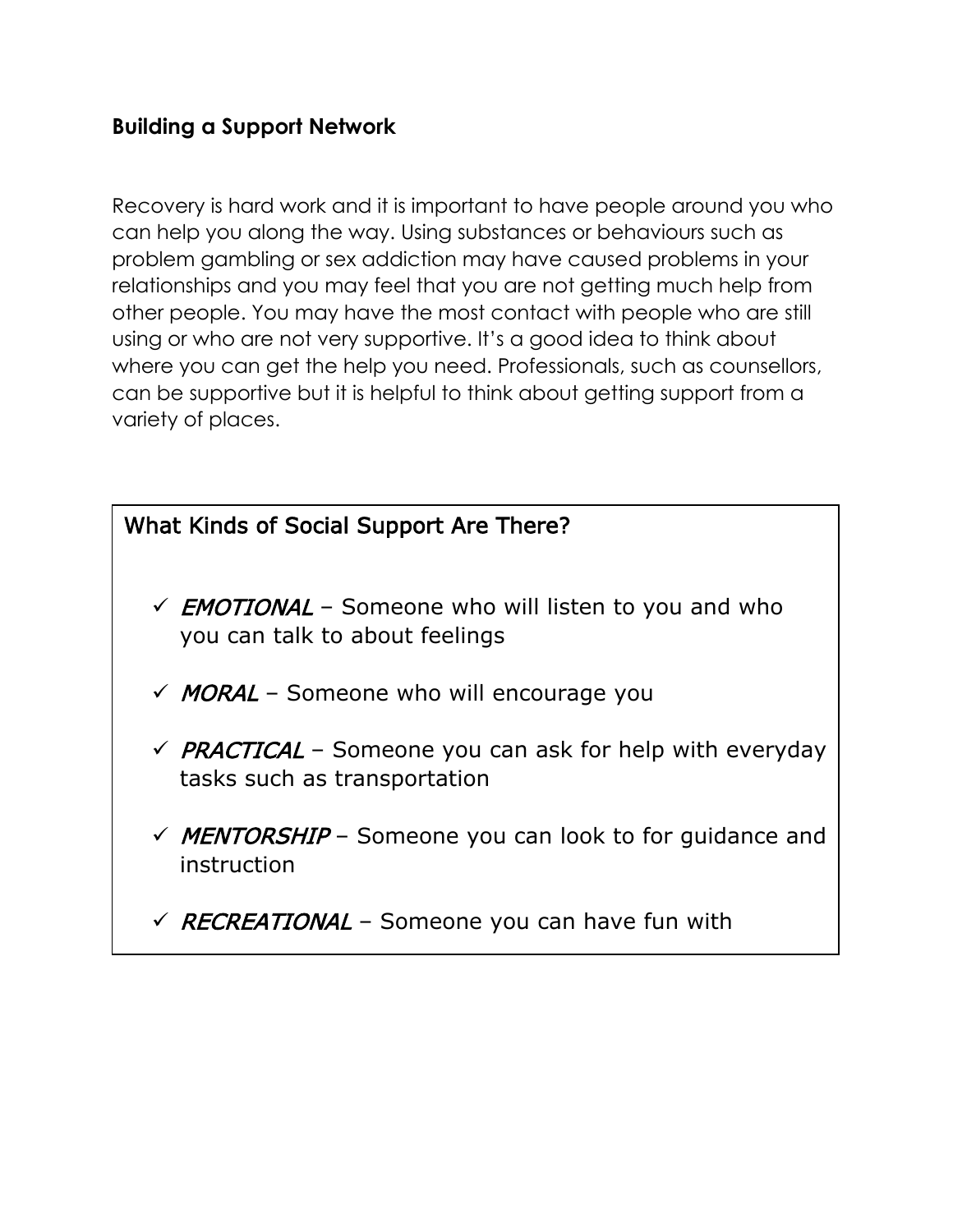Building a Support Network Continued…

Answer the following question. Think about some of your unmet support needs. For example, if you'd like to start playing baseball again and have no one to take you, write that down. Think of someone who could take you there and perhaps even play with. Then, plan how you would contact that person. You can use your sheet on healthy boundaries to think about who you could contact and who would not be supportive of you.

\_\_\_\_\_\_\_\_\_\_\_\_\_\_\_\_\_\_\_\_\_\_\_\_\_\_\_\_\_\_\_\_\_\_\_\_\_\_\_\_\_\_\_\_\_\_\_\_\_\_\_\_\_\_\_\_\_\_

\_\_\_\_\_\_\_\_\_\_\_\_\_\_\_\_\_\_\_\_\_\_\_\_\_\_\_\_\_\_\_\_\_\_\_\_\_\_\_\_\_\_\_\_\_\_\_\_\_\_\_\_\_\_\_\_\_\_

\_\_\_\_\_\_\_\_\_\_\_\_\_\_\_\_\_\_\_\_\_\_\_\_\_\_\_\_\_\_\_\_\_\_\_\_\_\_\_\_\_\_\_\_\_\_\_\_\_\_\_\_\_\_\_\_\_\_

\_\_\_\_\_\_\_\_\_\_\_\_\_\_\_\_\_\_\_\_\_\_\_\_\_\_\_\_\_\_\_\_\_\_\_\_\_\_\_\_\_\_\_\_\_\_\_\_\_\_\_\_\_\_\_\_\_\_

 $\overline{\phantom{a}}$  , and the contribution of the contribution of the contribution of the contribution of the contribution of the contribution of the contribution of the contribution of the contribution of the contribution of the

\_\_\_\_\_\_\_\_\_\_\_\_\_\_\_\_\_\_\_\_\_\_\_\_\_\_\_\_\_\_\_\_\_\_\_\_\_\_\_\_\_\_\_\_\_\_\_\_\_\_\_\_\_\_\_\_\_\_

\_\_\_\_\_\_\_\_\_\_\_\_\_\_\_\_\_\_\_\_\_\_\_\_\_\_\_\_\_\_\_\_\_\_\_\_\_\_\_\_\_\_\_\_\_\_\_\_\_\_\_\_\_\_\_\_\_\_

 $\overline{\phantom{a}}$  , and the contribution of the contribution of the contribution of the contribution of the contribution of the contribution of the contribution of the contribution of the contribution of the contribution of the

\_\_\_\_\_\_\_\_\_\_\_\_\_\_\_\_\_\_\_\_\_\_\_\_\_\_\_\_\_\_\_\_\_\_\_\_\_\_\_\_\_\_\_\_\_\_\_\_\_\_\_\_\_\_\_\_\_\_

What do I need support with?

Who can I ask?

What is my plan?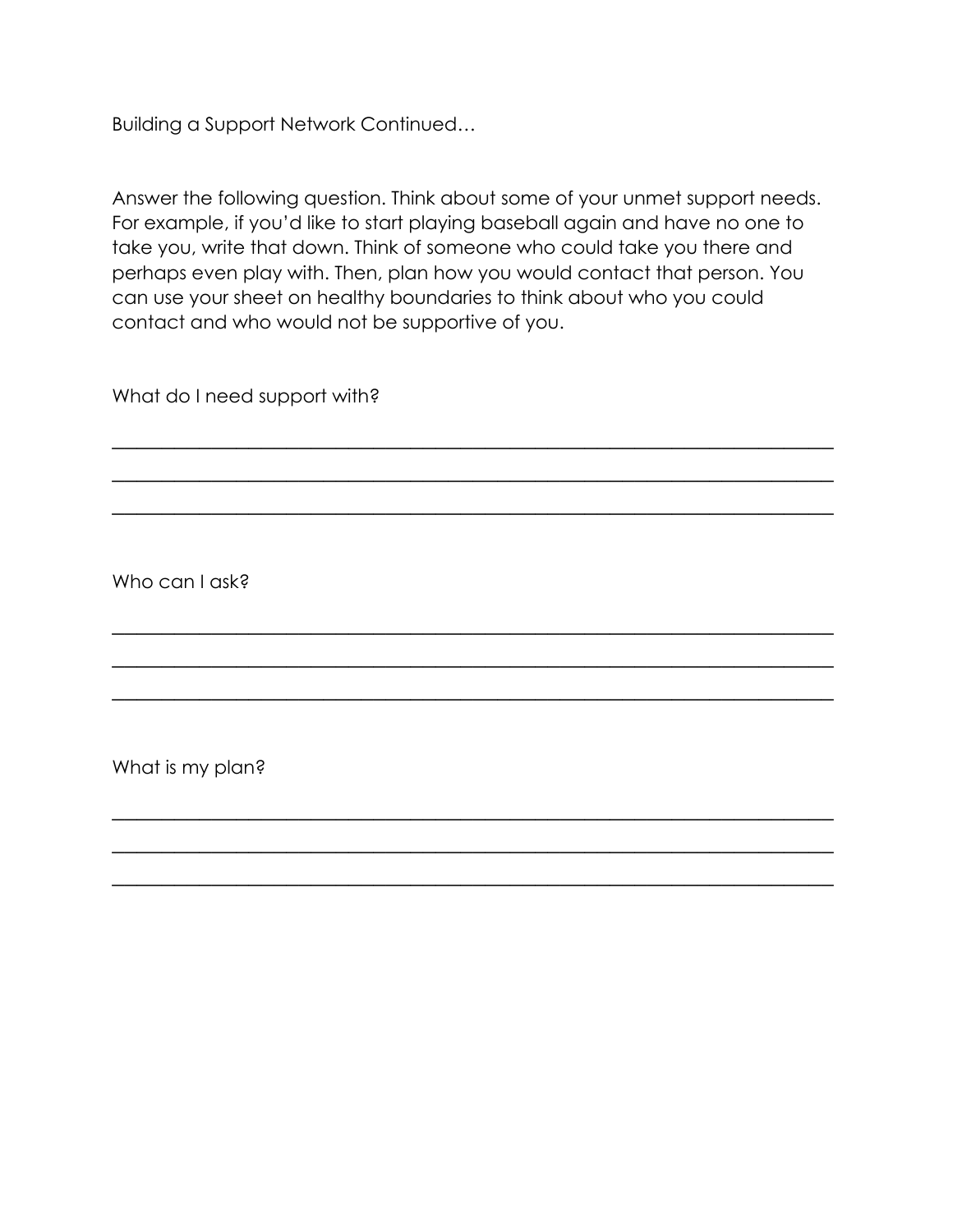Some Questions about my relationships

Work through these questions and you can learn some important information about yourself and your relationships.

What is important to me in my relationships with friends?

What is important to me in my relationships with family?

What is important to me in my relationship with my partner?

How has my substance use/problematic behaviour changed these relationships?